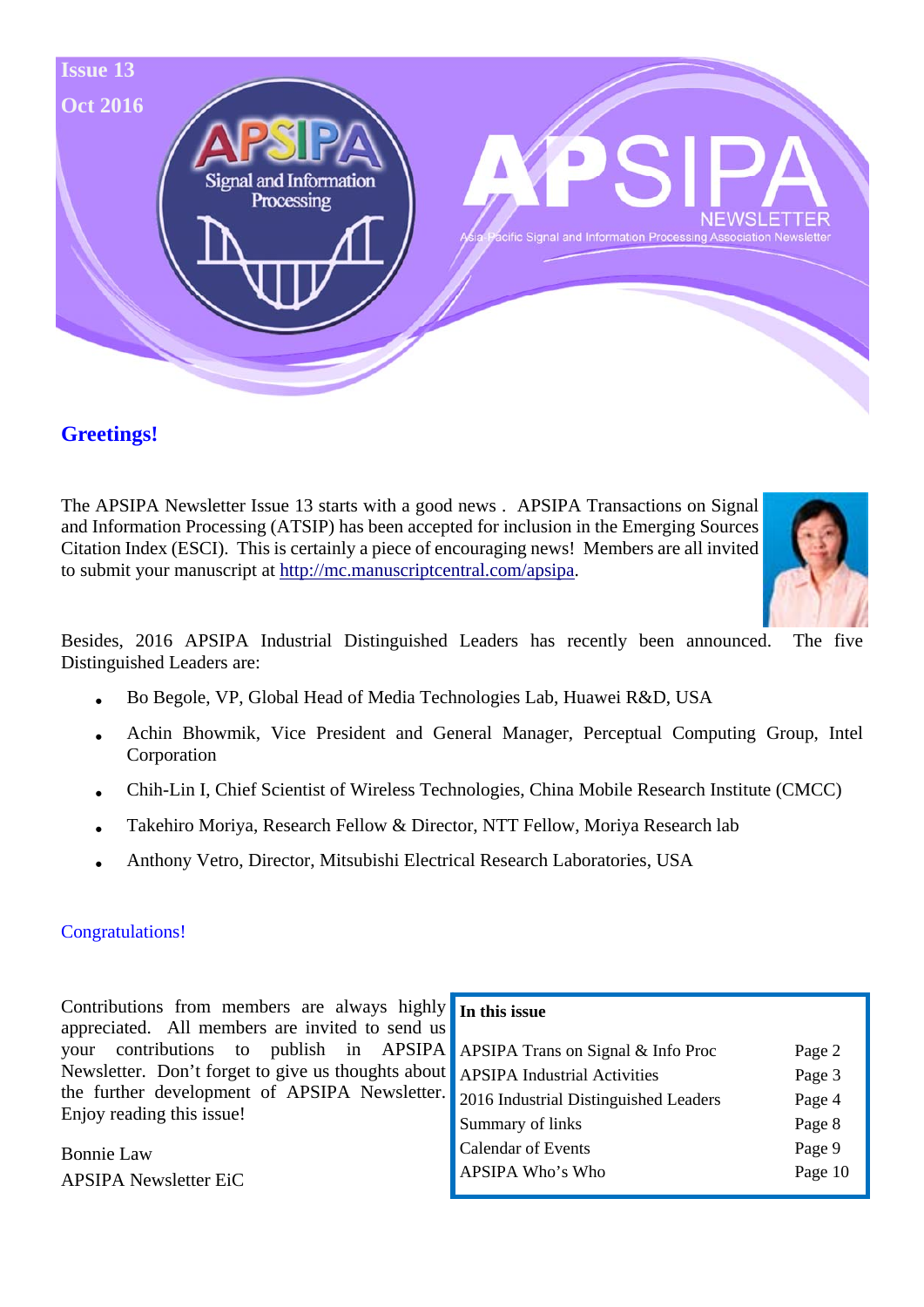# **GOOD NEWS!**

# **APSIPA Transactions on Signal and Information Processing (ATSIP)**

ATSIP is an open-access e-only journal of APSIPA. It has now been accepted for inclusion in the Emerging Sources Citation Index (ESCI). This is a new database in the Web of Science Core Collection from Thomson Reuters. ESCI complements other Thomson Reuters indexes by providing earlier visibility for sources under evaluation as part of the Science Citation Index (SCI). We are still awaiting an answer on our initial application made to the SCI and we will try to obtain an answer from Thomson Reuters as soon as possible. Just to be clear, inclusion in the ESCI does not mean that the journal is included in the Journal Citation Reports (JCR) - the database that leads to a journal being given an impact factor. What it does mean, however, is that the journal is now more discoverable, which will hopefully lead to more citations, thus strengthening our case for inclusion in the SCI and JCR. ATSIP papers published from 2016 onwards will now be included in the ESCI.

More information on the ESCI can be found here:

http://wokinfo.com/products\_tools/multidisciplinary/esci/

#### *Information about ATSIP*

ATSIP serves as an international forum for signal and information processing researchers across a broad spectrum of research, ranging from traditional modalities of signal processing to emerging areas where either (i) processing reaches higher semantic levels (e.g., from speech recognition to multimodal human behaviour recognition) or (ii) processing is meant to extract information from datasets that are not traditionally considered signals (e.g., mining of Internet or sensor information).

#### *Merit of this journal:*

- Open access: free, permanent, worldwide access to your article
- Rapid publication: continuous publication of articles as soon as they are accepted
- Peer reviewed by international experts, first review response available in less than 2 months
- Free color, no over-length page charges (flat \$600 processing fee)
- Papers indexed by Scopus
- Papers linked on Google Scholar

### *Express White Papers:*

Express White Papers makes it easier for authors of accepted conference papers to convert their submissions into journal paper submissions. The white paper model, in use in some well known publications in our field, makes it easier for authors to get an assessment of whether their planned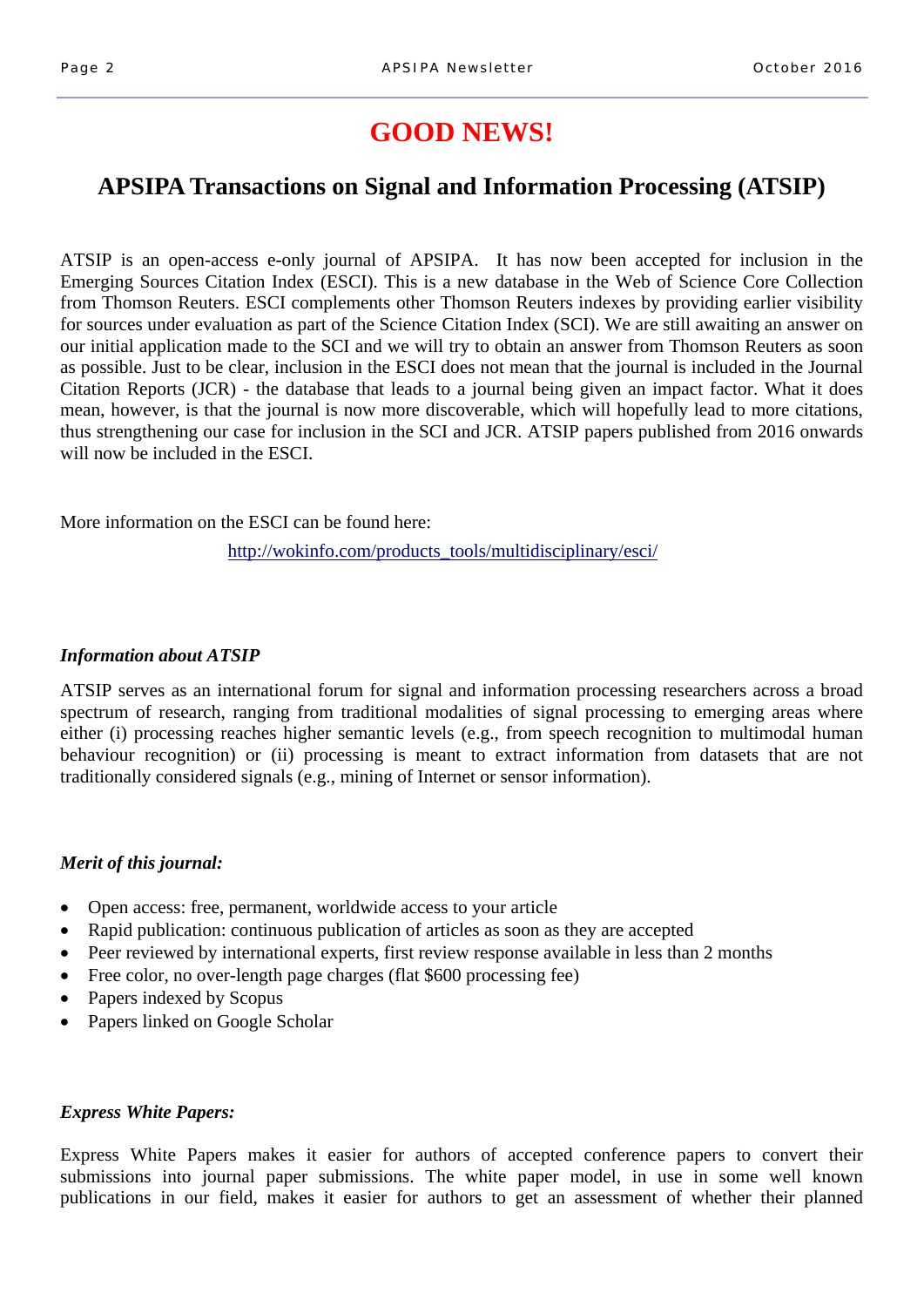submission has a good chance to be accepted. Because the review is based on a conference paper and a white paper, which are both short, it should be possible to provide this feedback quickly to the authors. This initial work will also make it more likely that the full paper submission (if recommended) will be processed faster.

### *APSIPA Sadaoki Furui Prize Paper Award*

APSIPA Sadaoki Furui Prize Paper Award will be awarded at APSIPA ASC each year based on selection from the papers published in the preceding five years.

For more details, *please visit* http://journals.cambridge.org/sip

*Submit your manuscript today*: http://mc.manuscriptcentral.com/apsipa

# **APSIPA Industrial Activities**

One important activity in APSIPA is industrial activities. Dr Shan Liu is the current Vice President of Industrial Relations and Development of APSIPA. The composition of the APSIPA Industrial Governance Board is as follows:

*Chair - VP of Industrial Relations and Development*  Shan Liu, MediaTek, USA (Chair)

*Past-Chair - VP of Industrial Relations and Development*  Haohong Wang, TCL Research America, USA

#### *Industrial Publication Committee*

Guan-Ming Su, Dolby Labs, USA (Chair) Ning Xu, Snapchat Research, USA Ming Xia, LinkedIn, USA Yang Lei, HP, USA Harshad Kadu, Dolby Labs, USA I-Ming Pao, Adobe, USA Yuebing Jiang, Apple, USA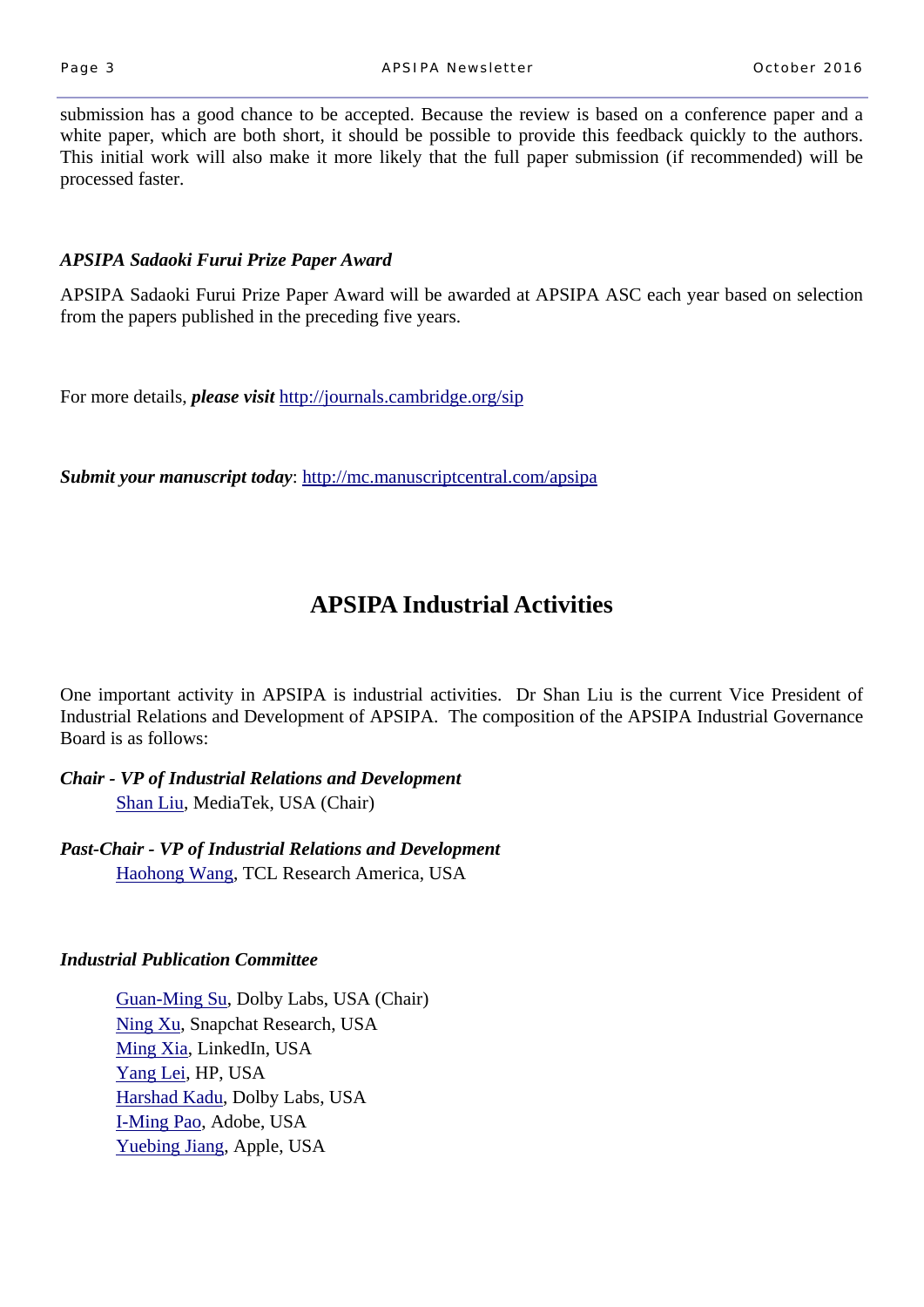#### *Industrial Forum Committee*

Ioannis Katsavounidis, Netflix, USA (Chair) Tong Zhang, HP Labs, USA (Past-Chair) Anne Aaron, Netflix, USA Khaled El-Maleh, Qualcomm, USA José Roberto Alvarez, Futurewei Technologies, USA Jin-Gyeong Kim, LG, Korea Anil Kokaram, YouTube/Google, USA

### *Industrial Membership Committee*

Shinji Watanabe, MERL, USA (Chair) Shan Liu, MediaTek, USA (Past-Chair) Ying Li, IBM, USA Masami Akamine, Toshiba, Japan Takafumi Koshinaka, NEC, Japan Jim Zhao, Huawei, USA Yan Ye, InterDigital, USA Hiroshi Sawada, NTT Communication Science Labs, Japan Michiel Bachiani, Google, USA

For more information about APSIPA Industrial Activities, please visit http://www.apsipa.org/ industrial.htm.

# **Industrial Distinguished Leader**

The APSIPA Industrial Distinguished Leader is a distinction reserved for selected APSIPA members (or potential members) whose extra-ordinary accomplishments in any of the fields related to APSIPA scope are deemed fitting of this prestigious recognition. The nomination and selection process are conducted twice a year. Each nominee is discussed and voted within each Industrial Committee; selected candidates are then recommended to the Industrial Governance Board for final approval. The guideline about nomination of the Industrial Distinguished Leader is available at

http://www.apsipa.org/doc/APSIPA\_industrial\_leader\_nomination\_guideline.pdf

This year, we have **five** newly selected APSIPA Industrial Distinguished Leaders.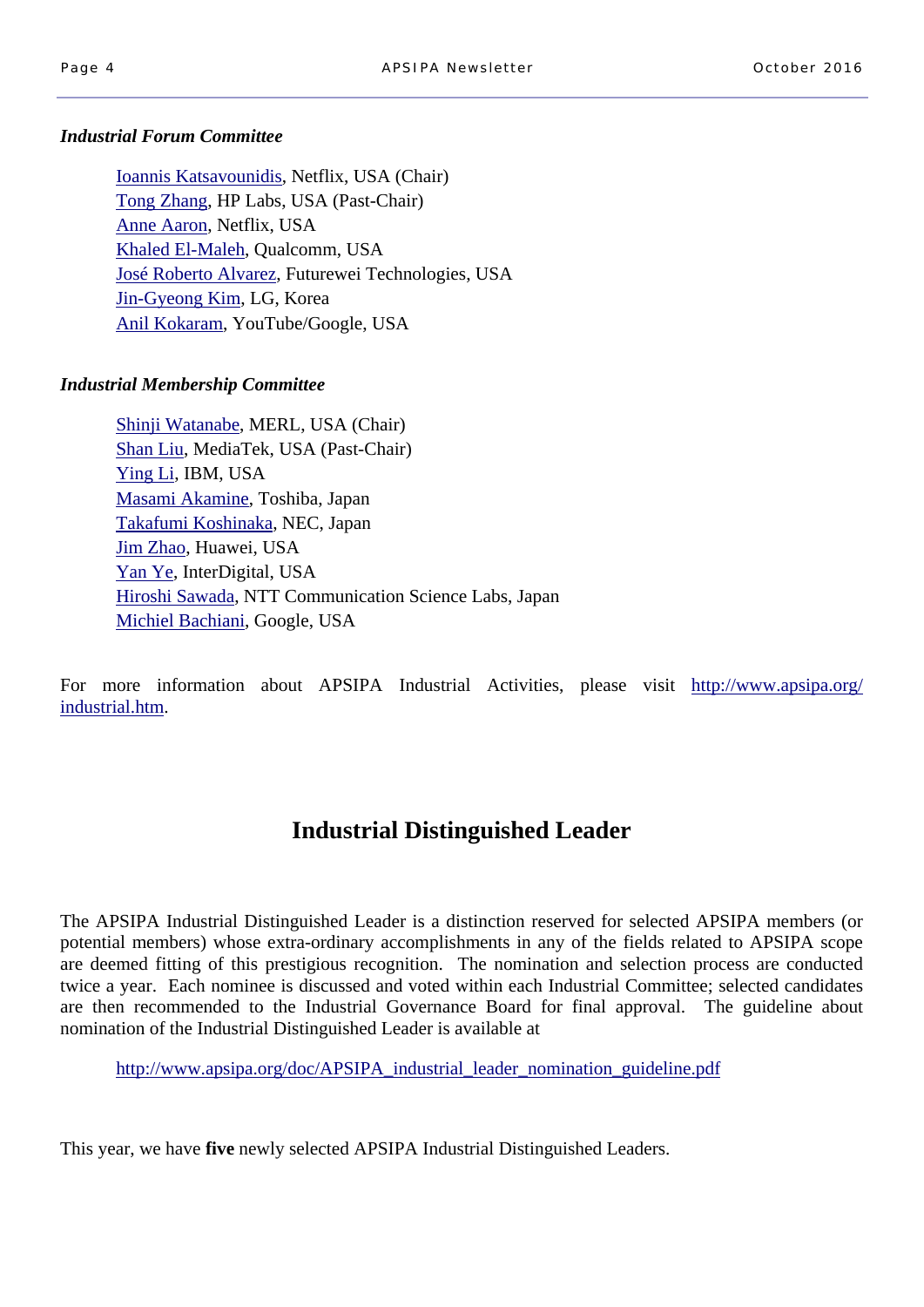## **Bo Begole**

# VP, Global Head of Media Technologies Lab, Huawei R&D USA

Dr. Bo Begole is VP and Global Head of Huawei Technologies' Media Technologies Lab spanning locations in China, US, Europe and Russia to create the future of networked media technologies and user experiences including ultrahigh-efficiency compression, computer vision/hearing, augmented/virtual reality, full field communications and personalized, responsive media. Previously, he was a Sr. Director at Samsung Electronics' User Experience Center America where he directed a team to develop new contextually intelligent services for wearable,

mobile and display devices. Prior to that, he was a Principal Scientist and Area Manager at Xerox PARC where he directed the Ubiquitous Computing research program creating behavior-modeling technologies, responsive media and intelligent mobile agents. He is the author of *Ubiquitous Computing for Business* (FT Press, 2011) and dozens of peer-reviewed research papers. He is an inventor with 30 issued patents and dozens pending. Dr. Begole is an ACM Distinguished Scientist, active in many research conferences and was recently co-Chair of the 2015 ACM conference on human factors in computing systems (CHI 2015) in Seoul, Korea. His teams have developed core technologies for products in video compression, unified communication, groupware, media interoperability, consumer electronics and mobile contextually intelligent agents.

Dr. Begole received a Ph.D. in computer science from Virginia Tech in 1998.

## **Achin Bhowmik**

Vice President and General Manager, Perceptual Computing Group, Intel Corporation, www.intel.com/realsense

Dr. Achin Bhowmik is vice president and general manager of the Perceptual Computing Group at Intel Corporation. He leads the development and deployment of advanced computing solutions based on natural sensing and interactions, branded as Intel® RealSense Technology. His responsibilities include creating and growing new businesses in the areas of interactive computing systems, immersive virtual reality devices, autonomous robots and unmanned aviation systems.

Previously, he served as the chief of staff of the personal computing group, Intel's largest business unit with over \$30B revenues. Prior to that, he led the development of advanced video and display processing technologies for Intel's computing products. His prior work includes liquid-crystal-on-silicon microdisplay technology and integrated electro-optical devices.

As an adjunct and guest professor, Dr. Bhowmik has advised graduate research and taught humancomputer interactions, computer vision and display technologies at Stanford University, University of California, Berkeley, Liquid Crystal Institute of the Kent State University, Kyung Hee University, Seoul, and the Indian Institute of Technology, Gandhinagar. He holds a B.Tech. from the Indian Institute of Technology, Kanpur, a Ph.D. from Auburn University, and attended the executive program at Stanford University.



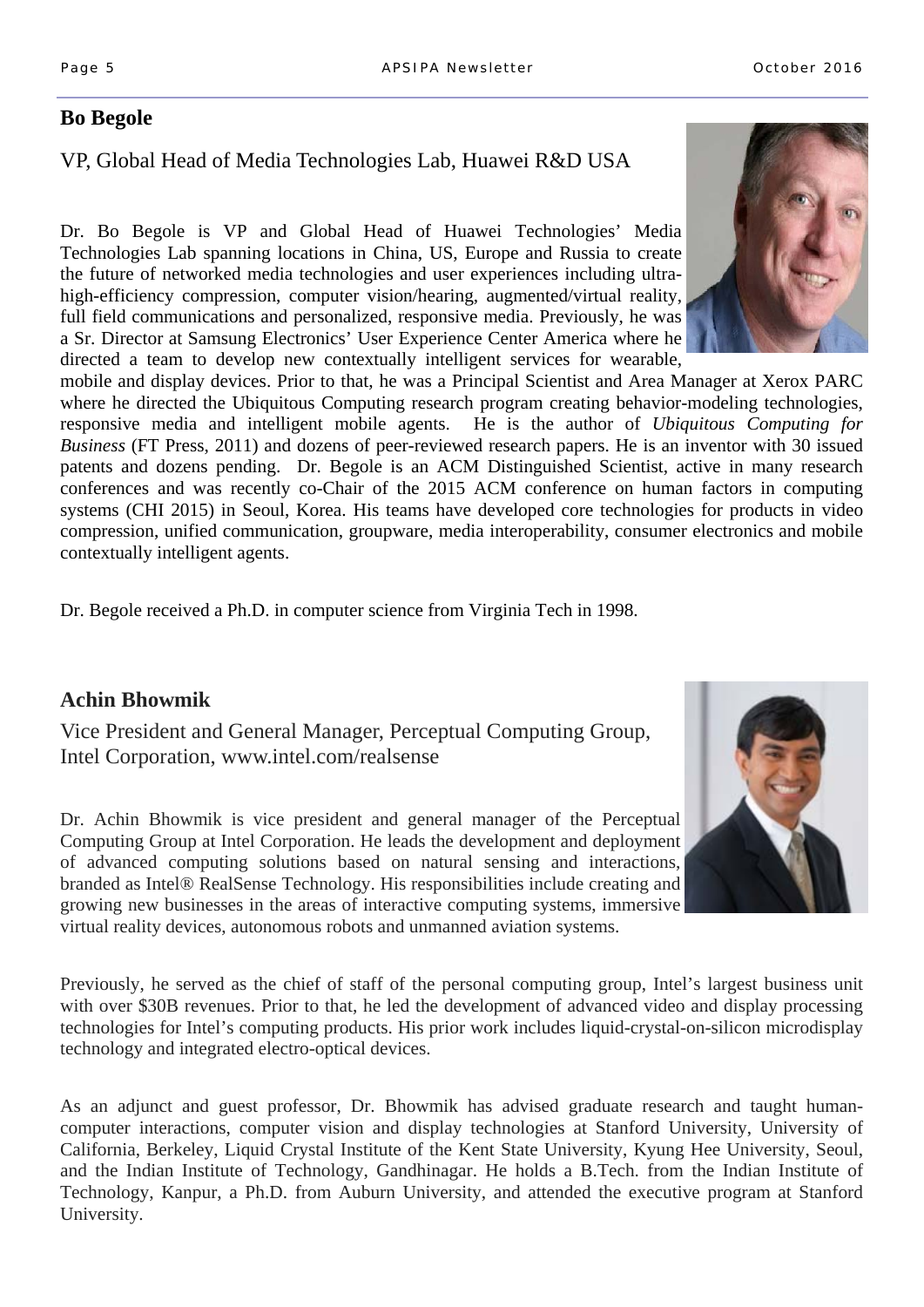Dr. Bhowmik is a Fellow of the Society for Information Display (SID), and serves on the executive committee of SID. He has over 100 publications, including two books titled "Interactive Displays: Natural Human-Interface Technologies" and "Mobile Displays: Technology & Applications", and over 100 granted and pending patents. He is an associate editor for the Journal of the Society for Information Display. He is on the board of directors for OpenCV, the organization behind the open source computer vision library.

# **Chih-Lin I**

Chief Scientist of Wireless Technologies, China Mobile Research Institute, CMCC

Dr. Chih-Lin I is the China Mobile Chief Scientist of Wireless Technologies, in charge of advanced wireless communication R&D effort of China Mobile Research Institute (CMRI). She established the Green Communications Research Center of China Mobile, spearheading major initiatives including 5G Key Technologies R&D; high energy efficiency system architecture, technologies, and devices; green energy; C-RAN and soft base station.

Dr. I received her Ph.D. degree in Electrical Engineering from Stanford University, has almost 30 years experience in wireless communication area. She has worked in various world-class companies and research institutes, including wireless communication fundamental research department of AT&T Bell Labs; Headquarter of AT&T, as Director of Wireless Communications Infrastructure and Access Technology; ITRI of Taiwan, as Director of Wireless Communication Technology; Hong Kong ASTRI, as VP and the Founding GD of Communications Technology Domain.

Dr. I received the Trans. COM Stephen Rice Best Paper Award, and is a winner of CCCP "National 1000 talent" program. She was an elected Board Member of IEEE ComSoc, Chair of ComSoc Meeting and Conference Board, and the Founding Chair of IEEE WCNC Steering Committee. She is currently an Executive Board Member of GreenTouch, a Founding Member of ETSI NFV Network Operator Council, a Steering Board Member of WWRF, and a Scientific Advisory Board Member of Singapore National Research Foundation. She won the 2015 Industrial Innovation Award of IEEE Communication Society for leadership and innovation in next-generation cellular wireless networks.

## **Takehiro Moriya**

Research Fellow & Direcor, NTT Fellow, Moriya Research Lab

Takehiro Moriya received the B.S., M.S., and Ph.D. degrees in Mathematical Engineering and Instrumentation physics from the University of Tokyo, in 1978, 1980, and 1989, respectively. Since joining NTT Laboratories in 1980, he has been engaged in research on medium to low bit rate speech and audio coding. In 1989, he worked at AT&T Bell Laboratories as a Visiting Researcher.



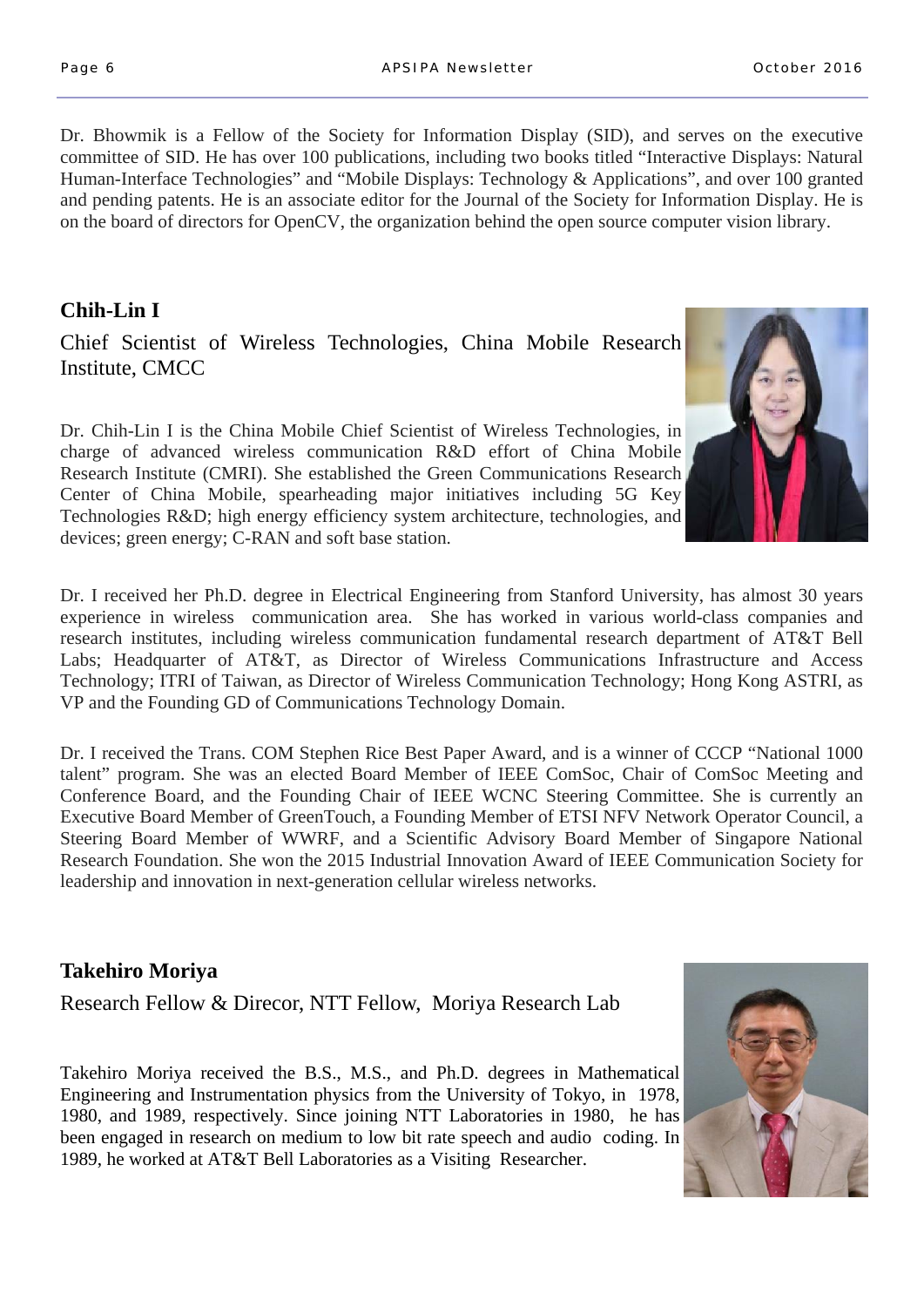Since 1990 he has contributed to the standardization of coding schemes for the Japanese Public Digital Cellular System, ITU-T, ISO/IEC MPEG, and 3GPP. He is currently Head of the Moriya Research Laboratory in NTT Communication Science Laboratories, and is NTT Fellow, IEEE Fellow, and Institute of Electronics, Information and Communication Engineers (IEICE) Fellow. He is a member of the IEEE Speech Technical Committee of the Signal Processing Society (SPS), and a chair of the IEEE SPS Tokyo Joint Chapter. He received number of awards including IEEE James L. Flanagan Speech and Audio Processing Award in 2016.

# **Anthony Vetro**

Director, Mitsubishi Electrical Research Laboratories, IEEE fellow

Anthony Vetro is a Deputy Director at Mitsubishi Electric Research Labs, in Cambridge, Massachusetts. He also manages a group that is responsible for research in the areas of visual coding and analysis, information security, computational sensing, and speech/audio processing. He has contributed to the transfer and development of several technologies to Mitsubishi products, including digital television receivers and displays, surveillance and camera monitoring systems, automotive equipment, as well as satellite imaging systems.



Anthony has published more than 200 papers and has been an active member of the MPEG and ITU-T video coding standardization committees for a number of years. He has served as editor and ad-hoc chair for several projects, including the Multiview Video Coding standard. From 2011-2014, he served as Head of the US Delegation to MPEG. Since 2015, he has been serving as the Chair of the US Technical Advisory Group to ISO/IEC JTC 1/SC 29 (INCITS L3).

He is also active in various IEEE conferences, technical committees and editorial boards. Current or past roles include Senior Editorial Board of IEEE Journal on Selected Topics in Signal Processing and IEEE Journal on Emerging and Selected Topics in Circuits and Systems, Editorial Board of IEEE Signal Processing Magazine and IEEE Multimedia, Associate Editor of IEEE Transactions on Circuits and Systems for Video Technology and IEEE Transactions on Image Processing, Chair of TC on Multimedia Signal Processing of the IEEE Signal Processing Society, and Steering Committee of IEEE Transactions on Multimedia.

Anthony received the B.S., M.S. and Ph.D. degrees in Electrical Engineering from Polytechnic University, in Brooklyn, NY. He has received several awards for his work on transcoding and is a Fellow of the IEEE.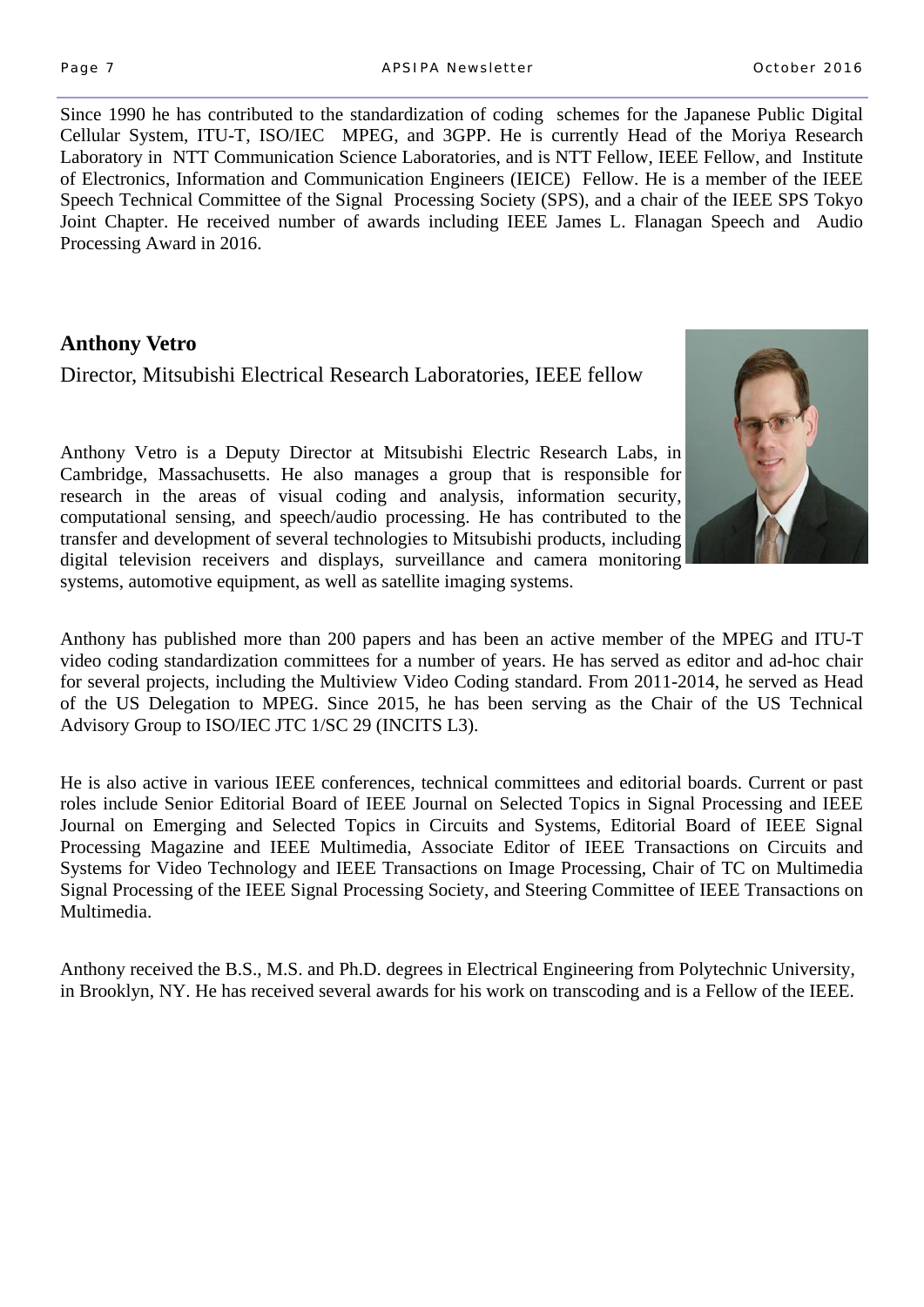# **Summary of Links**

- APSIPA ASC 2016: http://www.apsipa2016.org
- APSIPA Friend's Lab: http://www.apsipa.org/friendlab/FriendLabs.htm.
- APSIPA Transaction on Signal and Information Processing: http://journals.cambridge.org/sip
- Paper Submission to APSIPA Transaction on Signal and Information Processing: http://mc.manuscriptcentral.com/apsipa
- Information about Emerging Sources Citation Index (ESCI): http://wokinfo.com/products\_tools/multidisciplinary/esci/
- APSIPA Industrial Activities: http://www.apsipa.org/industrial.htm
- Guideline for Industrial Distinguished Leaders Nomination: http://www.apsipa.org/doc/APSIPA\_industrial\_leader\_nomination\_guideline.pdf
- APSIPA Membership Registration/Renewal: http://www.apsipa.org/reg.asp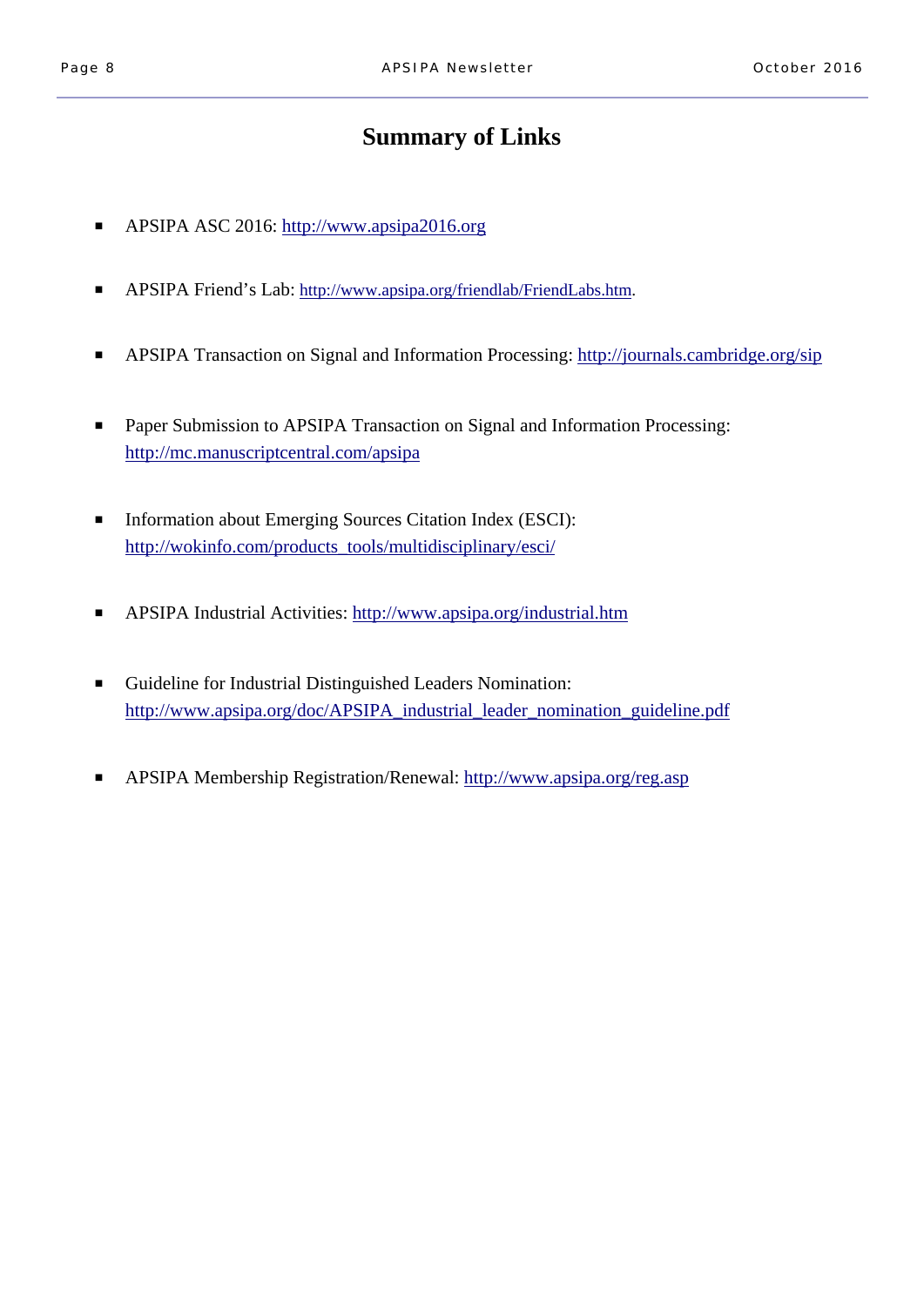# **Calendar of Events**

■ APSIPA ASC 2016: http://www.apsipa2016.org

- 14 Oct 2016: Camera-Ready Papers Submission and Author Registration deadline
	- For information, please visit: http://www.apsipa2016.org/final\_paper\_submission.do
- 13 Dec 2016, 2:00—5:30pm: Tutorial Session
	- 2 Tutorials:
		- Recent R&D Trends and outlook on Brain-computer/machine Interface (BCI/ BMI) Technique, Professor Sung Chan Jun, Gwangju Institute of Science and Technology, South Korea.
		- Multi-Microphone Speech Recognition, Dr Shinji Watanabe, Mitsubishi Electric Research Laboratories (MERL), USA.
	- For further information, please visit: http://www.apsipa2016.org/tutorial.do
- 14 Dec 2016—16 Dec 2016: Summit and Conference Dates
	- Keynote Speakers:
		- Professor In So Kweon, KAIST, Korea, School of Electrical Engineering, National Core Research Center, Korea.

 Title: How did "DRC-HUBO+" win the DARPA Robotics Challenge? - Robust Computer Vision Algorithms for "DRC-HUBO+".

- Professor Shigeki Sagayama, Fellow of Institute of Electronic, Information and Communications Engineers of Japan, Meiji University, Japan. Title: Fun with Music Processing Research
- Dr Andrew Woods, Centre for Marine Science & Technology, HIVE Visualisation Facility, Curtin University, Australia. Title: Two Historic Shipwrecks - 3D Imaging Survey and 3D Reconstruction Processing
- For further information, http://www.apsipa2016.org/keynote\_speakers.do